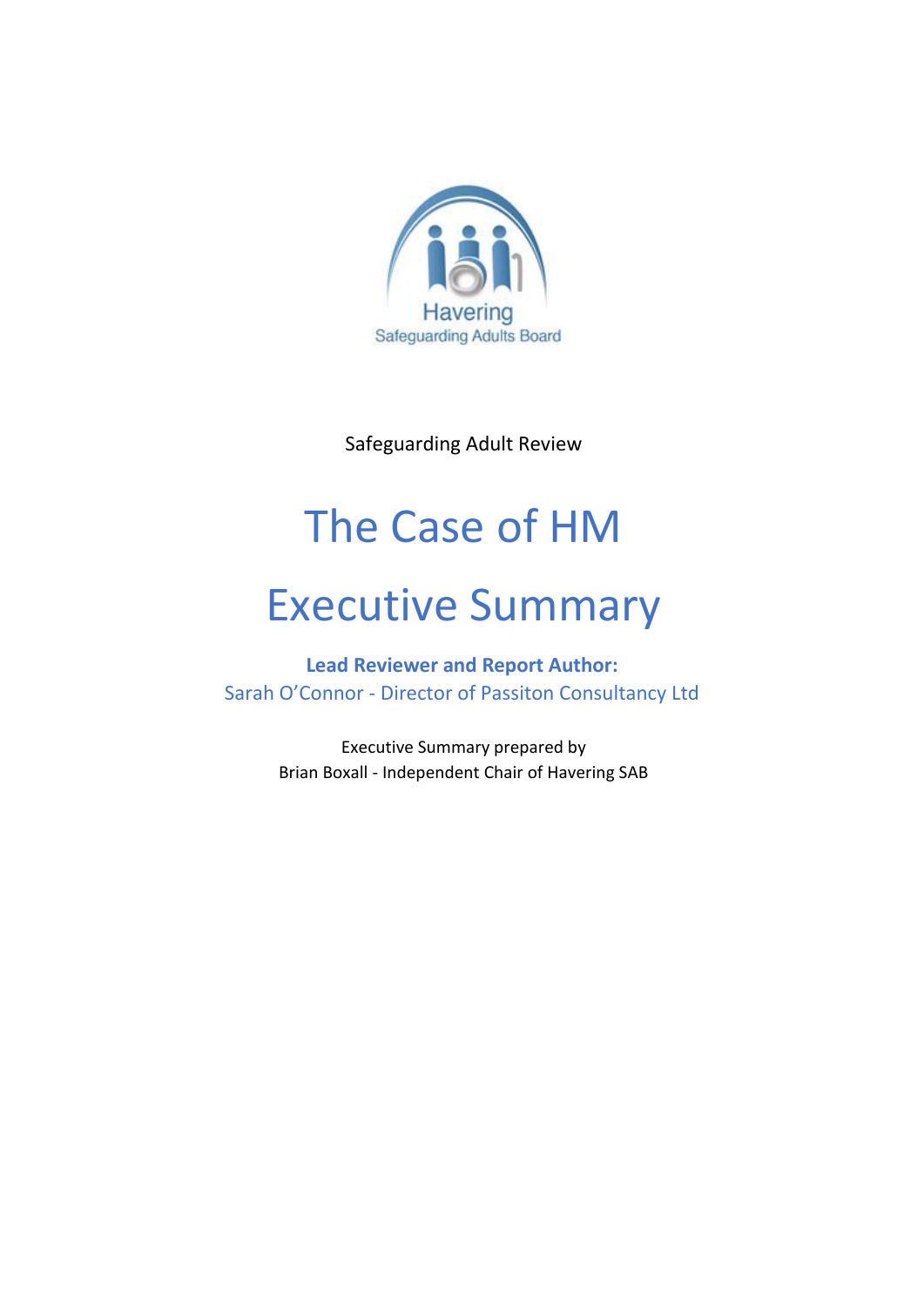# **1. Introduction**

1.1. This review has been commissioned by Havering Safeguarding Adults Board (SAB) in line with its accountabilities under Section 44 of the Care Act 2014.

#### **2. Safeguarding Adult Review Process**

- 2.1 This review process is based on individual case and appreciative systemic enquiry into the decisions and actions taken by relevant agencies in relation to HM and a review of those decisions in the context of real working conditions which existed at the time.
- 2.2 A Safeguarding Adults Review (SAR) is not an enquiry into how someone died or suffered injury or to find out who is responsible or apportion blame. Its purpose is to:
	- 2.2.1 Look at any lessons we can learn from the case about the way all local professionals and agencies work together.
	- 2.2.2 Review the effectiveness of safeguarding adults' practice, policy and procedures.
	- 2.2.3 Inform and improve local safeguarding practice for all agencies involved.
	- 2.2.4 Deliver an overview report with findings for consideration by the SAB.
- 2.3 The key outcome of a SAR is to improve the safeguarding of adults in future.
- 2.4 It is the aim of Havering SAB to further promote a learning culture by nature of this review and to effect maximum positive change in both single agency and multiagency working arrangements to ensure the best outcomes for adults at risk and the wider community. It is equally important to highlight areas of good practice and to share that learning.

#### **3. Background of the Case - HM**

- 3.1 HM was a 91-year-old white British woman of Church of England faith.
- 3.2 HM had a medical diagnosis of dementia and a history of atrial fibrillation, high blood pressure and arthritis. She was bedbound and reliant on support for all her care and daily living tasks.
- 3.3 She resided with her daughter in a 2 bedroomed sheltered property situated on the first floor. This was provided by the local authority in May 2015. HM's daughter supported her mother with shopping, cleaning, finances and emotional support. She did not provide any hands-on personal care. HM was believed to lack the capacity to make decisions regarding her care and support needs. HM's care plan stated that she should receive 4 calls per day with double handed care.
- 3.4 This care, at the request of her daughter, was provided by Personnel Assistants (PAs) via a Direct Payment. It is recorded that HM was experiencing short term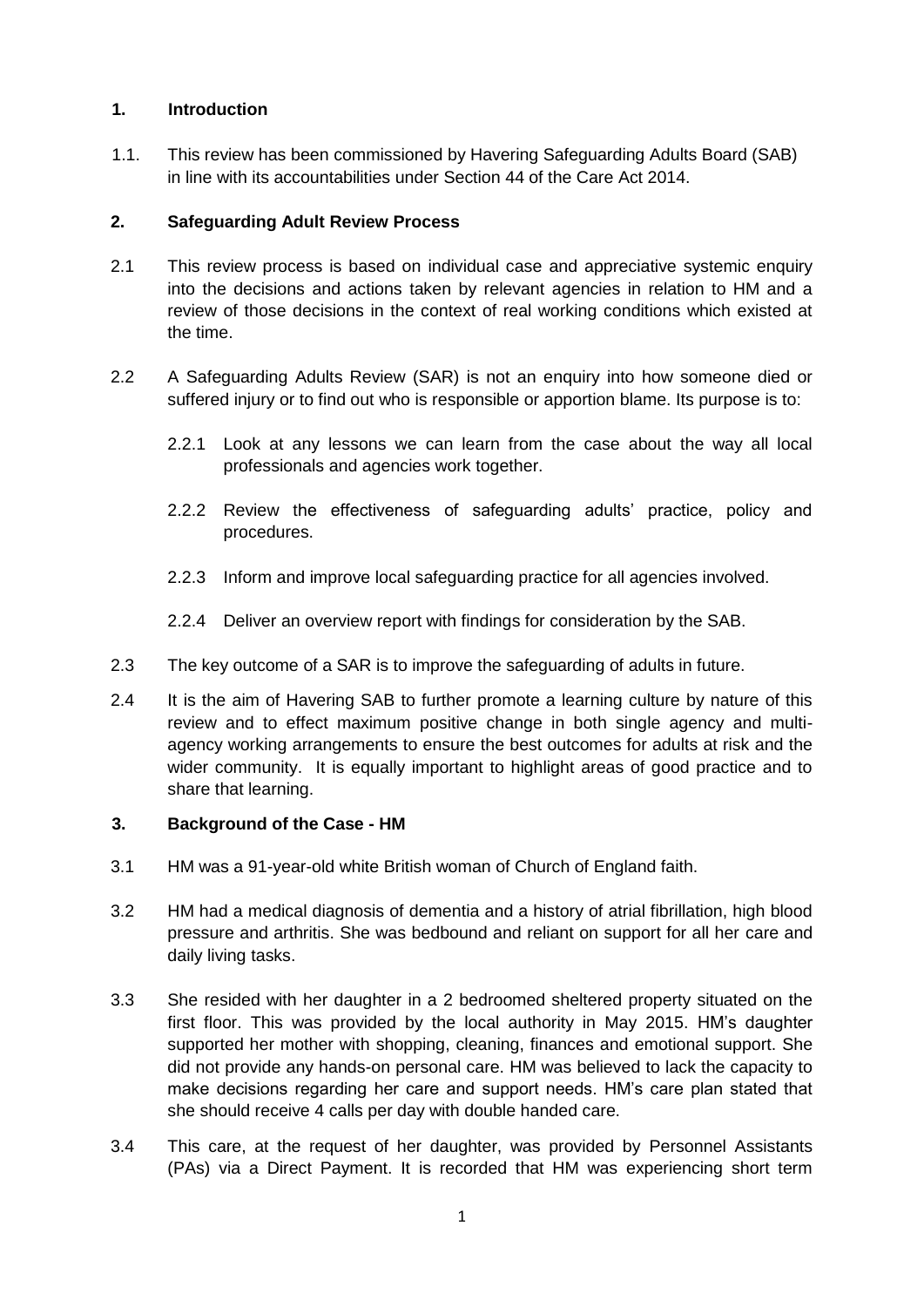memory loss in 2014. Further assessment documentation refers to HM's dementia as being 'advanced' in January 2015 and 'severe' in April 2015.

- 3.5 Over this period, she was admitted to hospital on a number of occasions.
- 3.6 On the 30th December 2016, the District Nurses raised a safeguarding concern after visiting on that day following concerns being raised to the GP by HM's visiting granddaughter. The District Nurses found HM to have 11 pressure ulcers at grade 4, some necrotic, with one measuring 12cm x 7cm.
- 3.7 On the  $4<sup>th</sup>$  January 2017 during an urgent hospice admission, as a result of safeguarding concerns raised in the safeguarding referral and because of her identified health needs, HM sadly passed away.
- 3.8 The Coroner's report stated that the pressure areas were a contributory factor in her death. No concerns or medical attention had been sought prior to the District Nurses visit on the 30th December 2016.

#### **4. Systems Referral Pathways and Practice Findings/ Lessons Learnt in the case of HM**

- 4.1 PAs and carers would benefit from having access to mandatory training, i.e. the care certificate. This needs to cover pressure care recognition, and reporting and referral pathways.
- 4.2 Concerns and further assessments should have been undertaken when HM's daughter declined the hoist which was assessed as being needed, with no further exploration of how the needs of HM were being met in the absence of that equipment.
- 4.3 There was an over reliance on the views of HM's daughter. In terms of Care Act requirements for advocacy, this should be provided either where the person lacks capacity or where the individual has substantial difficulty participating in the process. Neither of these requirements are considered in the documents provided to the review.
- 4.4 Despite the statutory duty to offer a carer's assessment, there is no indication that one was offered and certainly not that one was undertaken.
- 4.5 This is evident in terms of confusion regarding the caring responsibilities or HM's daughter and the role of the PAs as well as queries raised by the PA about the daughter's ability to deliver care given her physical difficulties.
- 4.6 Within this review it is striking that the views, wishes or feelings in other words, the voice – of HM are not referenced and there is no indication that anyone directly observed or consulted with her. As such it is hard to identify how assessments and interventions reflected the wellbeing principle of the Care Act which should underpin person-centred interventions and approaches.
- 4.7 No professional ever formally assessed HM's capacity in relation to any significant decisions relating to HM's care and treatment. This would have provided a framework to potentially safeguard HM and would have ensured that decisions being made regarding her care and treatment were made in her best interest linking her to risk assessment and management.
- 4.8 Throughout the journey of HM's care, there is limited risk assessment of a dynamic nature. Individual risks were considered in isolation and not joined up, for example in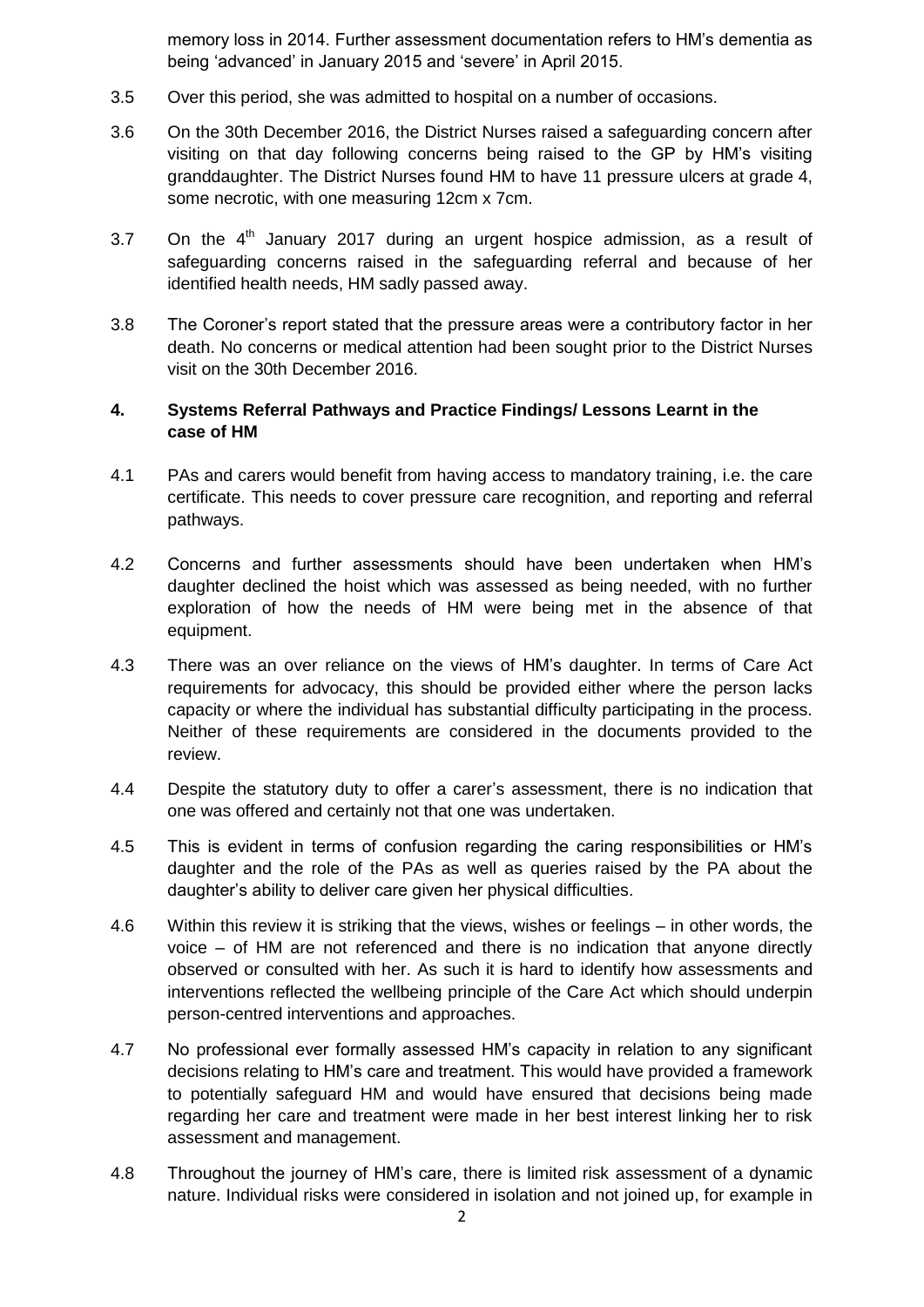relation to risk of pressure damage - there was no consideration across equipment, nutrition, hydration, transfers and hoisting and availability and delivery of care.

- 4.9 There was a lack of evidence in terms of collaborative multi-agency approach to HM's care, information sharing across agencies and holistic assessment of HM circumstances. This was a contributory factor in not holistically understanding the risks present. At the point in July 2016 when HM was assessed as having necrotic heels, she was discharged from hospital with no onward referrals or consideration of risk management or exploration of how the wounds had developed. Assumptions were made on the knowledge and skills of practitioners across agencies which impacted on effective risk assessment management and decision making. No safeguarding concern was raised.
- 4.10 There was limited evidence of professional curiosity in relation to risk assessment, carers needs and capabilities, dynamics around interactions with the PAs and daughter and indications of changing and escalating health social care needs, which required reassessment rather than a task focused review of the presenting issue.
- 4.11 Safeguarding concerns were not considered or raised in a preventative manner, which would have promoted multi-agency working; for example, in mid-2016 at the time of presentation to the Emergency Department (ED) with necrotic heels.
- 4.12 During an interview as part of this review with the nurse who cared for HM during the ED admission when necrotic heels were identified, she stated that she could not recall receiving any tissue viability training prior to going on maternity leave in early 2015. The tissue viability policy was updated in October 2015, whilst the nurse was absent from work, and the process had become more robust in her absence. Any pressure damage identified on a patient's skin during assessment requires an IR1 to be completed. The hospital tissue viability team log incidents and depending on whether the patient is admitted or discharged they either review the patient on the ward or contact the DN or the relevant tissue viability lead in the relevant borough.
- 4.13. The nurse caring for HM was unfamiliar with the mandatory reporting process, having recently returned to work on a part time basis after an extensive period of leave lasting 14 months. She recalls having no supernumerary or further induction period upon her return.
- 4.14 Safeguarding Adults training level 2 was mandatory for all clinical staff during the period under review. The IMR author was unable to establish whether the nurse caring for HM was up to date with this training. The failure of ED staff to complete the required process following the recognition of the bilateral necrotic heels resulted in the community clinicians being unaware of the changes to HM's skin integrity.
- 4.15 In the case of HM there is some, though limited evidence of supervision and management oversight, this becomes more robust once the safeguarding concerns are identified, however, prior to this, oversight does not identify the gaps or learning points above.
- 4.16 During the review it became evident that across the partnership there were varying views in terms of safeguarding definitions and when safeguarding duties apply in terms Care Act criteria. Practitioners felt that safeguarding templates compounded this difficulty; templates were deemed to not be intuitive, did not offer prompts to practitioners and in particular the wording around consent and capacity was felt to be confusing.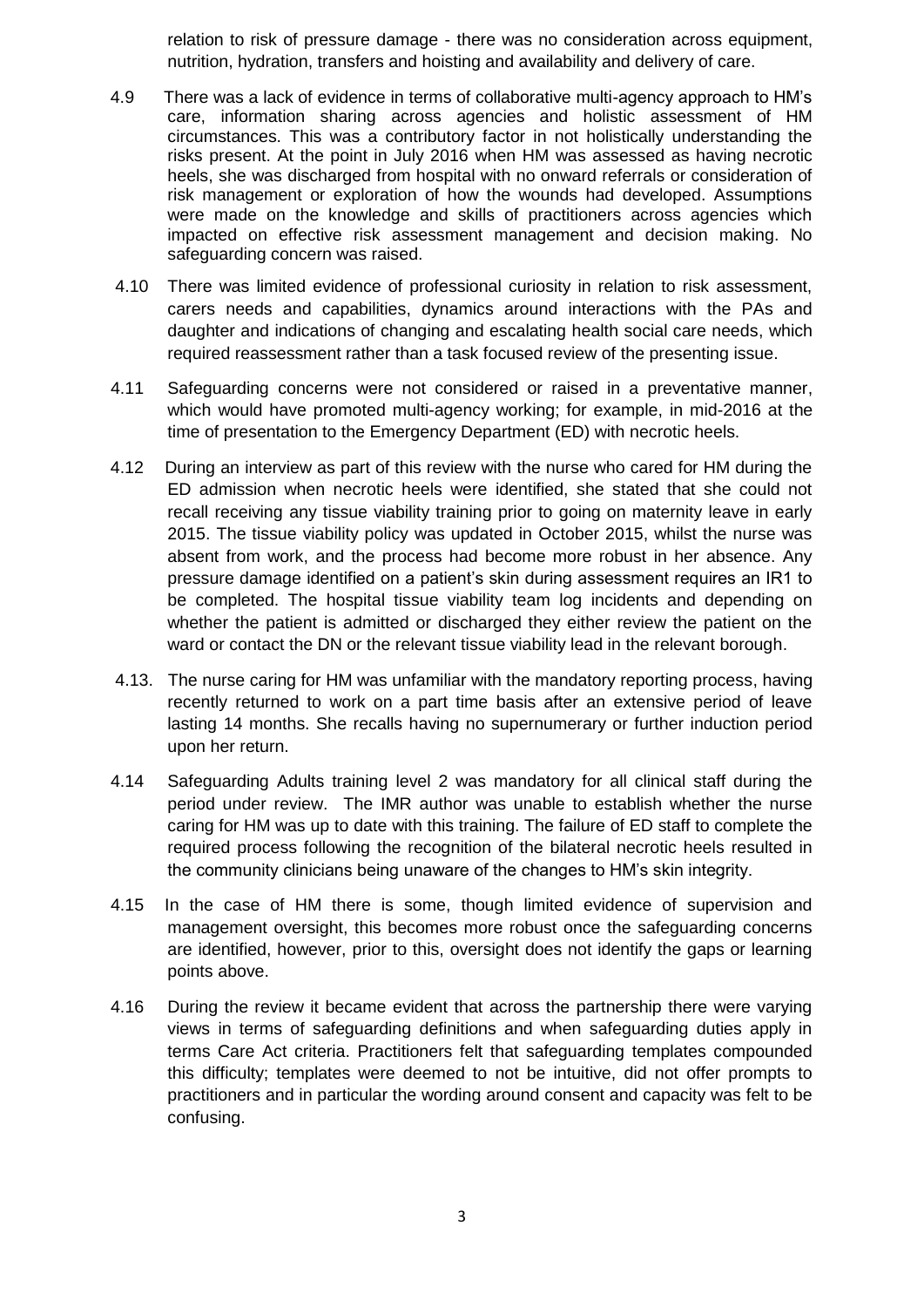- 4.17 The review process highlighted issues relating to the quality of recording standards and templates used, which respective agencies identified and have addressed within their individual agency action plans.
- 4.18 Personal assistants recruited via Direct Payments have no framework for checks of skill or suitability, training or quality assurance and monitoring in line with the changing needs of individuals. The reliance being is the person managing the Direct Payment to ensure safe and effective delivery of care. There is not access to the same support and guidance for PAs as there is for commissioned services (formal or informal). Although the duty is to promote and offer the use of Direct Payments, the system is reliant on the professional judgement of practitioners to assess, identify and challenge when this may not be appropriate for some individuals, particularly those with complex health and social care needs.
- 4.19 IT systems operate independently of each other, therefore access to multi-agency information to inform of interventions is not possible. A clinical portal for health services is being developed to enable multi-agency access however, key agency information such as Adult Social Care (ASC) and Housing are at this stage not included.
- 4.20 There is an identified need for clear guidance on the expectation and standards of PAs and carers (commissioned by any route) on the recording of care delivery within the community.
- 4.21 HM was re-admitted to hospital within two days of discharge. This should have triggered a referral to ASC for a review of home and care circumstances and an assessment of needs.
- 4.22 Agencies believed that consent was required to make referrals even when the capacity of HM to give valid consent was questionable. When individuals have assessed care needs and carers refuse a referral or services, considerations of best interest for the individual need to be made.
- 4.23 The sharing of information within referral pathways is limited and, as a result, wider implications impacting health and wellbeing were overlooked. In the case of HM, when continence services become involved, the wider context of impact on skin integrity and tissue viability was not evidenced. It is not clear what advice and information or support was offered to HM's daughter or the PAs in terms of skin integrity and tissue viability.
- 4.24 In the case of HM, it took three months from the point of an overhead hoist being assessed as needed until it was delivered and then refused by her daughter. It is also not evidenced as to what action was then taken to review the impact of this refusal in HM's best interests. There was no clear risk mitigation plan in place to safely manage moving and handling during this period, potentially leaving both HM and staff at risk.

# **5. Recommendations to the Safeguarding Adults Board**

#### 5.1 **Application of Statutory Frameworks**

5.1.1 All agencies need to promote understanding of key statutory duties and powers under the Care Act 2014 with particular focus on Carers Assessments and the differences between reviews, reassessment and criteria for safeguarding. The Board may like to consider how agencies can demonstrate such assurance on the application of this understanding into practice and outcomes for people with eligible Care and Support needs.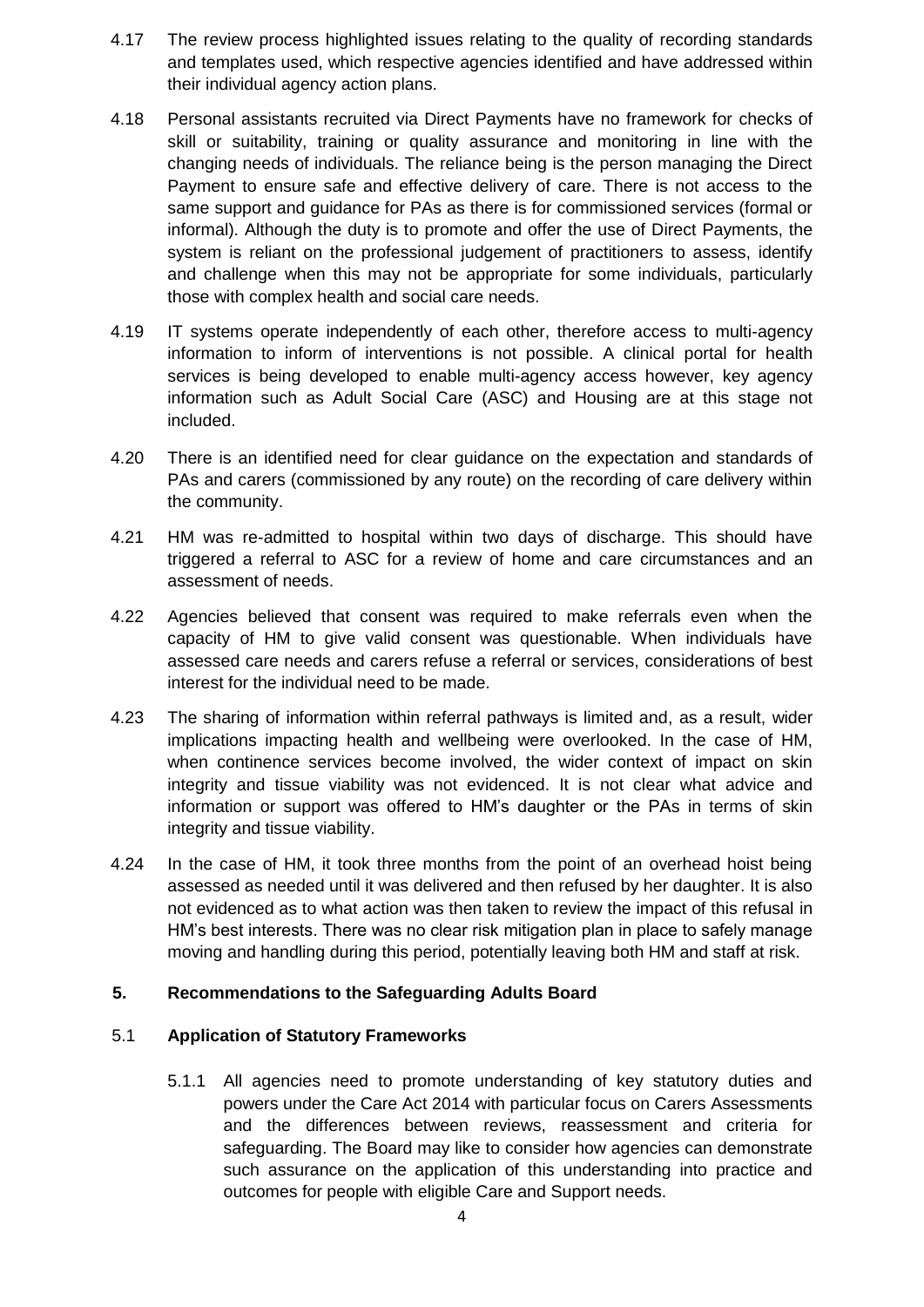#### 5.2 **Implementation of Mental Capacity Act 2005**

5.2.1 The Board may like to seek assurance on compliance within agencies on application of the Mental Capacity Act to ensure that formal capacity assessments are being undertaken where required and recognising the requirement of advocacy for people with care and support needs to ensure their views wishes and feelings are appropriately represented and to ensure person centred interventions. This is inclusive of the consideration of advocacy where potential conflict of interests arises regardless of the persons capacity.

# 5.3 **Risk Assessment and Risk Management in practice systems and organisations**

5.3.1 The Board may like to seek assurance that all agencies have a quality assurance mechanism to measure effectiveness of dynamic and holistic risk assessment and its subsequent management within their own organisation and how this interface impacts within a multi-agency framework.

# 5.4 **Multiagency Working and Collaboration**

5.4.1 The Board should seek assurance that there are robust information sharing protocols which are reflective of balancing informed consent, mental capacity, public interest and vital interests and that agencies have mechanisms in place for disseminating changes in policy procedures and protocols. Assurance is required that referral pathways are streamlined and are outcome not process focused

#### 5.5 **Professional Curiosity**

5.5.1 The Board may wish to consider how it can promote a positive culture of professional curiosity which supports effective multi-agency working and collaboration. This should be inclusive of its workforce development strategy and focus on achieving person centred interventions whilst discharging duty of care.

#### 5.6 **Recording standards and IT systems**

5.6.1 In relation to the identified issues and developed action plans resulting from this review, the Board may wish to determine whether effective quality assurance exists to maintain standards of recording that evidences defensible practice and how IT infrastructures support this inclusive of existing local developments (Health IT project) and other key stakeholder agencies i.e. ASC and Housing.

#### 5.7 **Direct Payments**

5.7.1 Whilst it is a statutory duty to offer direct payments where appropriate, professionals and organisations retain a duty of care to ensure eligible needs are being met regardless of the commissioning responsibility by an individual or their representative. Further assurance that professionals and organisations retain a duty of care to ensure eligible needs are being met